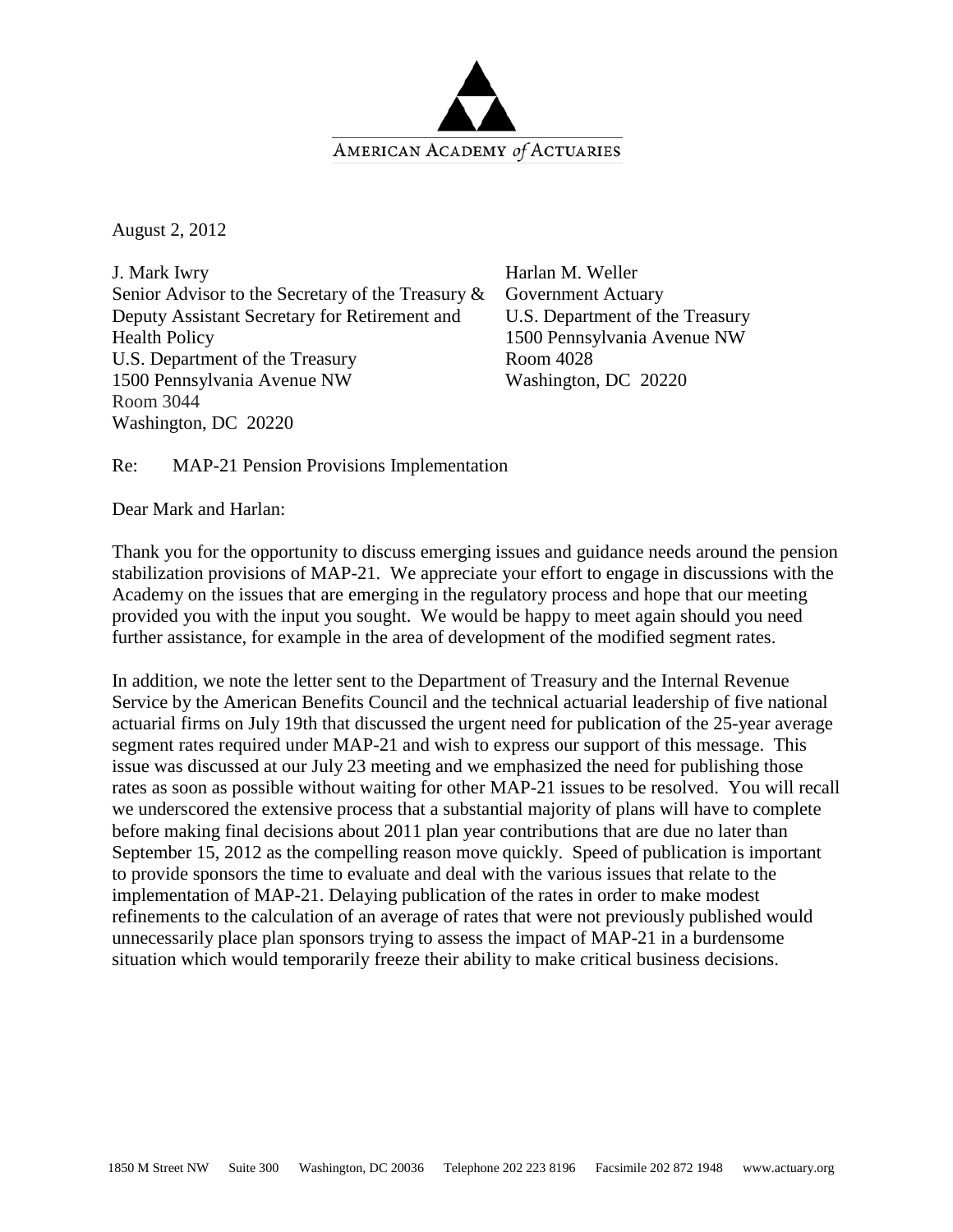August 1, 2012 Messrs. Iwry and Weller Page Two

Finally, as you requested at the meeting, we are attaching a copy of the topics discussed. If we may be of further assistance in providing information to support the regulatory guidance process, please contact David Goldfarb, Pension Policy Analyst [\(Goldfarb@actuary.org;](mailto:Goldfarb@actuary.org) 202.785.7868).

Sincerely,

Michael Pollac

Michael F. Pollack, MAAA, FSA, EA, FCA Chairperson, Pension Committee American Academy of Actuaries

Eller J. Kleinstader

Ellen L. Kleinstuber, MAAA, FSA, EA, FCA Vice Chairperson, Pension Committee American Academy of Actuaries

Donald & Fluent

Donald E. Fuerst, MAAA, FSA, EA, FCA Senior Pension Fellow American Academy of Actuaries